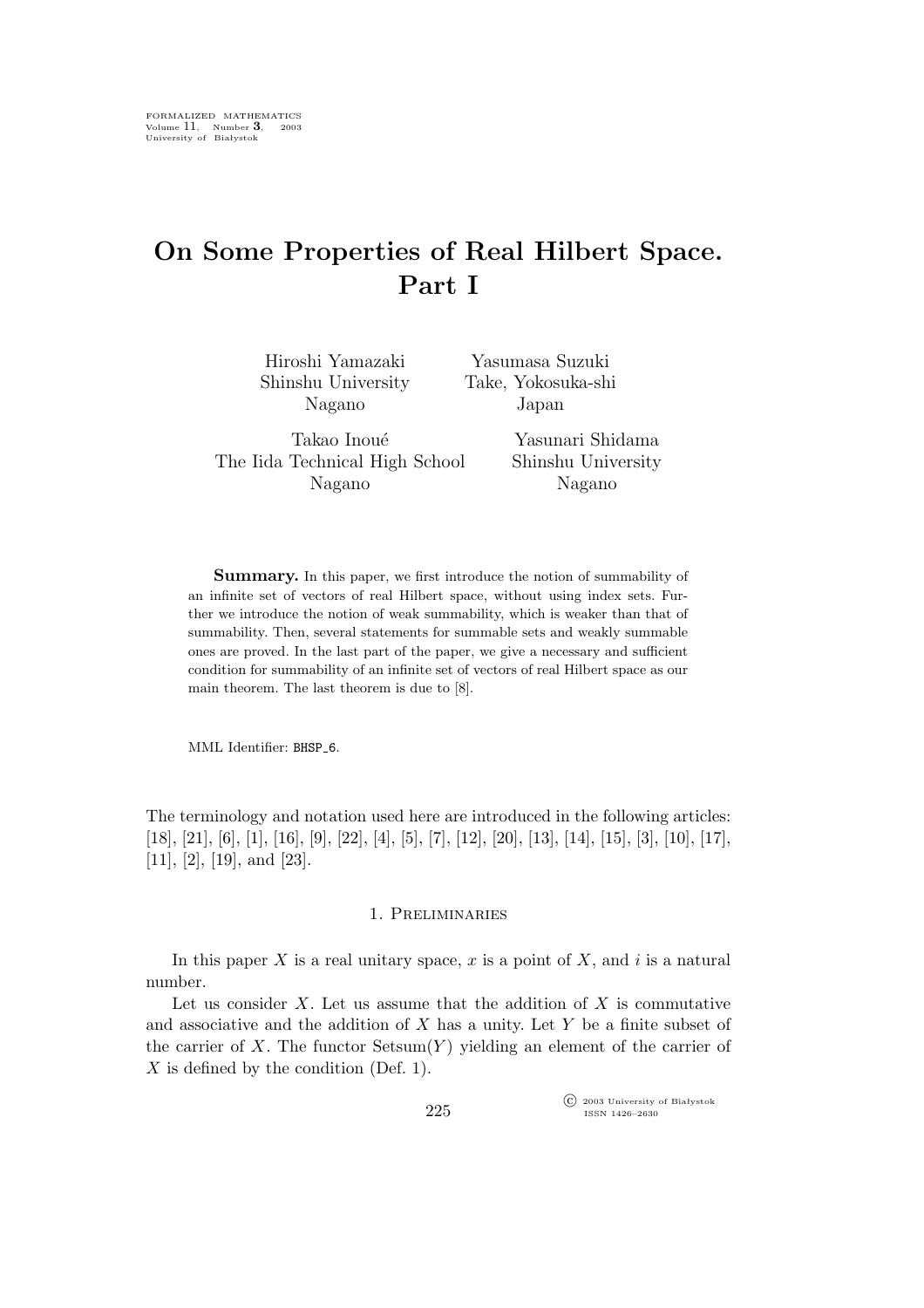(Def. 1) There exists a finite sequence  $p$  of elements of the carrier of X such that p is one-to-one and rng  $p = Y$  and  $Setsum(Y) =$  the addition of  $X \odot p$ .

We now state two propositions:

- (1) Let given  $X$ . Suppose the addition of  $X$  is commutative and associative and the addition of  $X$  has a unity. Let  $Y$  be a finite subset of the carrier of X and I be a function from the carrier of X into the carrier of X. Suppose  $Y \subseteq \text{dom } I$  and for every set x such that  $x \in \text{dom } I$  holds  $I(x) = x$ . Then Setsum $(Y)$  = setopfunc $(Y,$  the carrier of X, the carrier of X, I, the addition of  $X$ ).
- (2) Let given X. Suppose the addition of X is commutative and associative and the addition of X has a unity. Let  $Y_1, Y_2$  be finite subsets of the carrier of X. Suppose  $Y_1$  misses  $Y_2$ . Let Z be a finite subset of the carrier of X. If  $Z = Y_1 \cup Y_2$ , then Setsum(Z) = Setsum(Y<sub>1</sub>) + Setsum(Y<sub>2</sub>).

# 2. SUMMABILITY

Let us consider X and let Y be a subset of the carrier of X. We say that Y is summable set if and only if the condition (Def. 2) is satisfied.

(Def. 2) There exists x such that for every real number e if  $e > 0$ , then there exists a finite subset  $Y_0$  of the carrier of X such that  $Y_0$  is non empty and  $Y_0$   $\subseteq$  Y and for every finite subset  $Y_1$  of the carrier of X such that  $Y_0$   $\subseteq$   $Y_1$ and  $Y_1 ⊆ Y$  holds  $||x - \text{Setsum}(Y_1)|| < e$ .

Let us consider  $X$  and let  $Y$  be a subset of the carrier of  $X$ . Let us assume that Y is summable set. The functor sum Y yielding a point of X is defined by the condition (Def. 3).

(Def. 3) Let e be a real number. Suppose  $e > 0$ . Then there exists a finite subset  $Y_0$  of the carrier of X such that  $Y_0$  is non empty and  $Y_0 \subseteq Y$  and for every finite subset  $Y_1$  of the carrier of X such that  $Y_0 \subseteq Y_1$  and  $Y_1 \subseteq Y$  holds  $\|\operatorname{sum} Y - \operatorname{Setsum}(Y_1)\| < e.$ 

Let us consider  $X$  and let  $L$  be a linear functional in  $X$ . We say that  $L$  is Bounded if and only if:

(Def. 4) There exists a real number K such that  $K > 0$  and for every x holds  $|L(x)| \leqslant K \cdot ||x||.$ 

Let us consider  $X$  and let  $Y$  be a subset of the carrier of  $X$ . We say that  $Y$ is weakly summable set if and only if the condition (Def. 5) is satisfied.

(Def. 5) There exists x such that for every linear functional L in X if L is Bounded, then for every real number  $e$  such that  $e > 0$  there exists a finite subset  $Y_0$  of the carrier of X such that  $Y_0$  is non empty and  $Y_0 \subseteq Y$  and for every finite subset  $Y_1$  of the carrier of X such that  $Y_0 \subseteq Y_1$  and  $Y_1 \subseteq Y_1$ holds  $|L(x - \text{Setsum}(Y_1))| < e$ .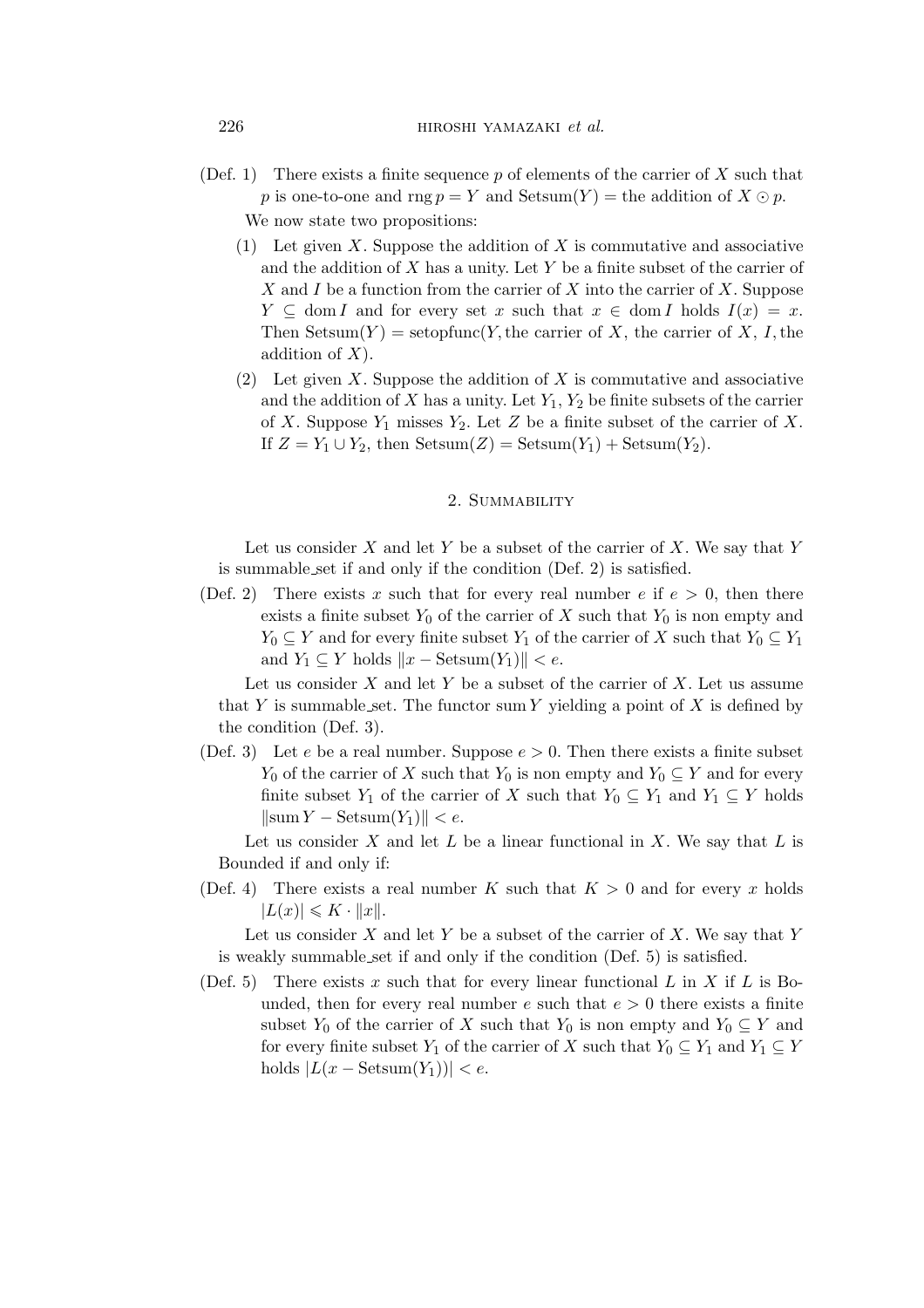Let us consider X, let Y be a subset of the carrier of X, and let  $L$  be a functional in X. We say that Y is summable set by L if and only if the condition (Def. 6) is satisfied.

(Def. 6) There exists a real number r such that for every real number e if  $e > 0$ , then there exists a finite subset  $Y_0$  of the carrier of X such that  $Y_0$  is non empty and  $Y_0 \subseteq Y$  and for every finite subset  $Y_1$  of the carrier of X such that  $Y_0 \subseteq Y_1$  and  $Y_1 \subseteq Y$  holds  $|r - \text{setopfunc}(Y_1, \text{the carrier of } X,$  $\mathbb{R}, L, +_{\mathbb{R}}$  $| < e$ .

Let us consider  $X$ , let Y be a subset of the carrier of  $X$ , and let  $L$  be a functional in  $X$ . Let us assume that Y is summable set by  $L$ . The functor  $SumByfunc(Y, L)$  yielding a real number is defined by the condition (Def. 7).

- (Def. 7) Let e be a real number. Suppose  $e > 0$ . Then there exists a finite subset  $Y_0$  of the carrier of X such that
	- (i)  $Y_0$  is non empty,
	- (ii)  $Y_0 \subseteq Y$ , and
	- (iii) for every finite subset Y<sub>1</sub> of the carrier of X such that  $Y_0 \subseteq Y_1$  and  $Y_1 \subseteq$ *Y* holds  $|\text{SumByfunc}(Y, L) - \text{setopfunc}(Y_1, \text{the carrier of } X, \mathbb{R}, L, +_{\mathbb{R}})| < e$ .

The following propositions are true:

- (3) For every subset Y of the carrier of X such that Y is summable set holds Y is weakly summable\_set.
- (4) Let L be a linear functional in X and p be a finite sequence of elements of the carrier of X. Suppose len  $p \geqslant 1$ . Let q be a finite sequence of elements of R. Suppose dom  $p = \text{dom } q$  and for every i such that  $i \in \text{dom } q$  holds  $q(i) = L(p(i))$ . Then L(the addition of  $X \odot p$ ) = +<sub>R</sub>  $\odot q$ .
- (5) Let given X. Suppose the addition of X is commutative and associative and the addition of  $X$  has a unity. Let  $S$  be a finite subset of the carrier of X. Suppose S is non empty. Let L be a linear functional in X. Then  $L(\text{Setsum}(S)) = \text{setopfunc}(S, \text{the carrier of } X, \mathbb{R}, L, +_{\mathbb{R}}).$
- (6) Let given X. Suppose the addition of X is commutative and associative and the addition of  $X$  has a unity. Let  $Y$  be a subset of the carrier of X. Suppose Y is weakly summable set. Then there exists x such that for every linear functional  $L$  in  $X$  if  $L$  is Bounded, then for every real number e such that  $e > 0$  there exists a finite subset  $Y_0$  of the carrier of X such that  $Y_0$  is non empty and  $Y_0 \subseteq Y$  and for every finite subset  $Y_1$  of the carrier of X such that  $Y_0 \subseteq Y_1$  and  $Y_1 \subseteq Y$  holds  $|L(x) - \text{setopfunc}(Y_1, \text{the})|$ carrier of X,  $\mathbb{R}, L, +_{\mathbb{R}}$ *| < e.*
- (7) Let given X. Suppose the addition of X is commutative and associative and the addition of X has a unity. Let Y be a subset of the carrier of X. Suppose Y is weakly summable set. Let  $L$  be a linear functional in  $X$ . If  $L$  is Bounded, then  $Y$  is summable set by  $L$ .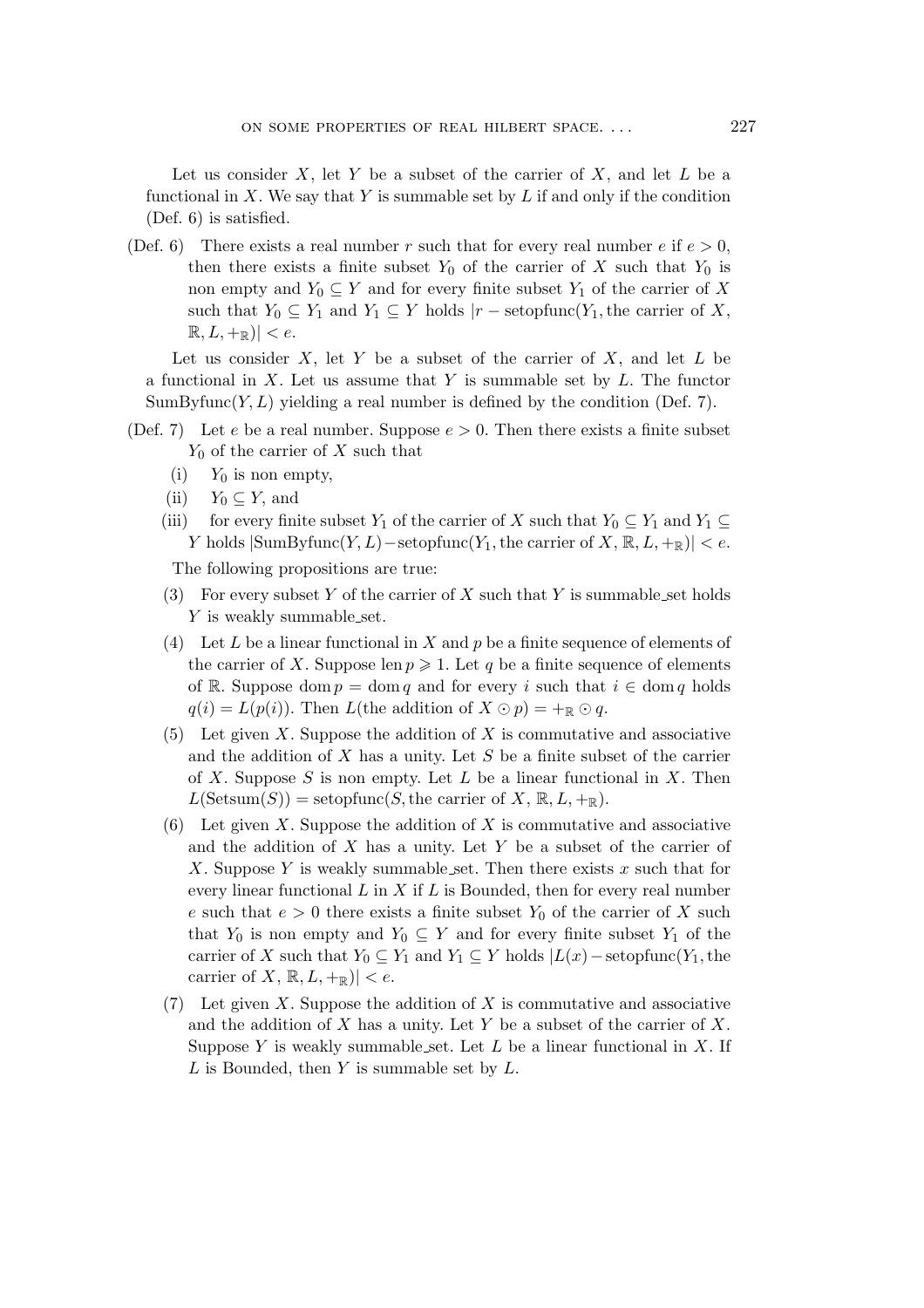### 228 hiroshi yamazaki *et al.*

- (8) Let given X. Suppose the addition of X is commutative and associative and the addition of  $X$  has a unity. Let  $Y$  be a subset of the carrier of X. Suppose Y is summable set. Let L be a linear functional in X. If L is Bounded, then  $Y$  is summable set by  $L$ .
- (9) For every finite subset Y of the carrier of X such that Y is non empty holds  $Y$  is summable set.

#### 3. Necessary and Sufficient Condition for Summability

One can prove the following proposition

(10) Let given X. Suppose the addition of X is commutative and associative and the addition of  $X$  has a unity and  $X$  is a Hilbert space. Let  $Y$  be a subset of the carrier of X. Then  $Y$  is summable set if and only if for every real number e such that  $e > 0$  there exists a finite subset  $Y_0$  of the carrier of X such that  $Y_0$  is non empty and  $Y_0 \subseteq Y$  and for every finite subset  $Y_1$ of the carrier of X such that  $Y_1$  is non empty and  $Y_1 \subseteq Y$  and  $Y_0$  misses  $Y_1$  holds  $\|\text{Setsum}(Y_1)\| < e$ .

#### **REFERENCES**

- [1] Grzegorz Bancerek. Cardinal numbers. *Formalized Mathematics*, 1(**2**):377–382, 1990.
- [2] Grzegorz Bancerek and Krzysztof Hryniewiecki. Segments of natural numbers and finite sequences. *Formalized Mathematics*, 1(**1**):107–114, 1990.
- [3] Czesław Byliński. Binary operations. *Formalized Mathematics*, 1(**1**):175–180, 1990.
- [4] Czesław Byliński. Functions and their basic properties. *Formalized Mathematics*, 1(**1**):55– 65, 1990.
- [5] Czesław Byliński. Functions from a set to a set. *Formalized Mathematics*, 1(**1**):153–164, 1990.
- [6] Czesław Byliński. Some basic properties of sets. *Formalized Mathematics*, 1(**1**):47–53, 1990.
- [7] Agata Darmochwał. Finite sets. *Formalized Mathematics*, 1(**1**):165–167, 1990.
- [8] P. R. Halmos. *Introduction to Hilbert Space*. American Mathematical Society, 1987. [9] Krzysztof Hryniewiecki. Basic properties of real numbers. *Formalized Mathematics*, 1(**1**):35–40, 1990.
- [10] Eugeniusz Kusak, Wojciech Leończuk, and Michał Muzalewski. Abelian groups, fields and vector spaces. *Formalized Mathematics*, 1(**2**):335–342, 1990.
- [11] Bogdan Nowak and Andrzej Trybulec. Hahn-Banach theorem. *Formalized Mathematics*, 4(**1**):29–34, 1993.
- [12] Jan Popiołek. Some properties of functions modul and signum. *Formalized Mathematics*, 1(**2**):263–264, 1990.
- [13] Jan Popiołek. Introduction to Banach and Hilbert spaces part I. *Formalized Mathematics*, 2(**4**):511–516, 1991.
- [14] Jan Popiołek. Introduction to Banach and Hilbert spaces part III. *Formalized Mathematics*, 2(**4**):523–526, 1991.
- [15] Jan Popiołek. Real normed space. *Formalized Mathematics*, 2(**1**):111–115, 1991.
- [16] Andrzej Trybulec. Introduction to arithmetics. *To appear in Formalized Mathematics*.
- [17] Andrzej Trybulec. Semilattice operations on finite subsets. *Formalized Mathematics*, 1(**2**):369–376, 1990.
- [18] Andrzej Trybulec. Tarski Grothendieck set theory. *Formalized Mathematics*, 1(**1**):9–11, 1990.